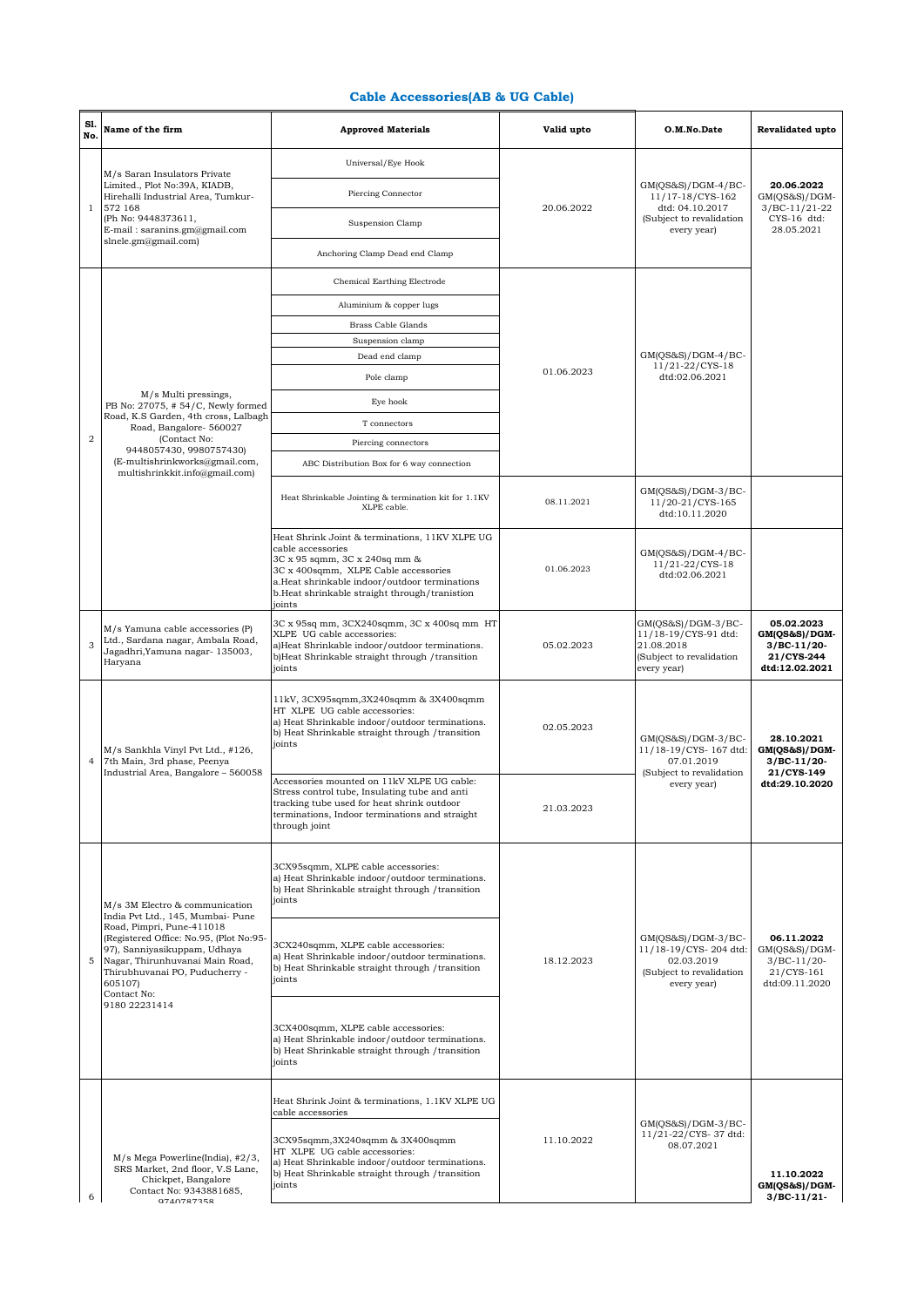|    | 717010100<br>E-mail:megapowerline@gmail.com                                                                                                                                                                                                                                                                             | Accessories for ABC Cables as per NF-33, as per<br>IS-13573 for Joints & Terminations                                                                                                                                                           |            |                                                                                                                 | 22/CYS- 37 dtd:<br>08.07.2021                                                |
|----|-------------------------------------------------------------------------------------------------------------------------------------------------------------------------------------------------------------------------------------------------------------------------------------------------------------------------|-------------------------------------------------------------------------------------------------------------------------------------------------------------------------------------------------------------------------------------------------|------------|-----------------------------------------------------------------------------------------------------------------|------------------------------------------------------------------------------|
|    |                                                                                                                                                                                                                                                                                                                         | 11kV, AB Cable Straight thru 'Joint Kit suitable for<br>$95$ sq mm                                                                                                                                                                              | 11.10.2022 | $GM(QS&S)/DGM-3/BC-$<br>11/18-19/CYS-210 dtd:                                                                   |                                                                              |
|    |                                                                                                                                                                                                                                                                                                                         | 11kV, AB Cable Straight thru 'Joint Kit suitable for<br>$120$ sq mm                                                                                                                                                                             |            | 12.03.2019<br>(Subject to revalidation<br>every year)                                                           |                                                                              |
|    |                                                                                                                                                                                                                                                                                                                         | 11kV ABC Termination kit 95-120sq mm                                                                                                                                                                                                            |            |                                                                                                                 |                                                                              |
|    | M/s SICAME India Connectors Pvt<br>Ltd.,<br>S.No: 473/1(part), #96,<br>Sirunkundram Village post,<br>Chegalpet Taluk, Kanchipuram Dist-<br>603108, Tamilnadu<br>Contact No:<br>91-44-27410200                                                                                                                           | LT/AB cable accessories                                                                                                                                                                                                                         | 09.02.2023 | $GM(QS&S)/DGM-3/BC-$<br>11/20-21/CYS-243<br>dtd:10.02.2021                                                      |                                                                              |
|    |                                                                                                                                                                                                                                                                                                                         | Insulating piercing connectors.                                                                                                                                                                                                                 |            |                                                                                                                 |                                                                              |
|    |                                                                                                                                                                                                                                                                                                                         | Anchoring clamp / Dead end clamp assembly                                                                                                                                                                                                       |            |                                                                                                                 |                                                                              |
|    |                                                                                                                                                                                                                                                                                                                         | Suspension clamp/Tension clamp assembly                                                                                                                                                                                                         |            |                                                                                                                 |                                                                              |
|    |                                                                                                                                                                                                                                                                                                                         | Stainless steel strap with Buckle                                                                                                                                                                                                               |            |                                                                                                                 |                                                                              |
|    |                                                                                                                                                                                                                                                                                                                         | Junction sleeves (Mid span Joints)                                                                                                                                                                                                              |            |                                                                                                                 |                                                                              |
|    |                                                                                                                                                                                                                                                                                                                         | Three phase LT AB cable distribution box for 5 & 6<br>connection and Single phase LT AB cable<br>distribution box for 20 & 10 connections                                                                                                       |            |                                                                                                                 |                                                                              |
|    |                                                                                                                                                                                                                                                                                                                         | Heat Shrinkable Joint & terminations, 1.1KV XLPE<br>cable accessories                                                                                                                                                                           | 06.06.2022 | $GM(QS&S)/DGM-3/BC-$<br>11/19-20/CYS- 117 dtd:<br>20.09.2019<br>(Subject to revalidation<br>every year)         |                                                                              |
|    |                                                                                                                                                                                                                                                                                                                         | 11kV, Jointing & cable termination kit as per IS -<br>13573 3CX95sqmm, 3CX240sqm, 3CX400sqmm,<br>11kV XLPE UG cable Accessories<br>a. Heat shrinkable indoor/ outdoor terminations<br>b. Heat shrinkable straight through/ Transition<br>joints |            |                                                                                                                 | 06.06.2022<br>GM(OS&S)/DGM-<br>$3/BC-11/20-$<br>21/CYS-166<br>dtd:11.11.2020 |
|    | M/s Raychem RPG(P) Ltd., No.37/7,<br>Ground Floor, Aga Abbas Ali Road,                                                                                                                                                                                                                                                  | LT & HT AB Cable Accessories                                                                                                                                                                                                                    |            |                                                                                                                 |                                                                              |
| 8  | Off Halasur Road, Bangalore-560 042<br>(Ph No: 9180-40676666, F-9180-                                                                                                                                                                                                                                                   | Insulating piercing connectors.                                                                                                                                                                                                                 |            |                                                                                                                 |                                                                              |
|    | 25586039, www.raychemrpg.com)                                                                                                                                                                                                                                                                                           | Anchoring clamps (Dead end) assembly for<br>bare/insulated wire                                                                                                                                                                                 |            | $GM(QS&S)/DGM-3/BC-$<br>11/20-21/CYS-234<br>dtd:29.01.2021                                                      |                                                                              |
|    |                                                                                                                                                                                                                                                                                                                         | Suspension clamp assembly                                                                                                                                                                                                                       | 28.01.2024 |                                                                                                                 |                                                                              |
|    |                                                                                                                                                                                                                                                                                                                         | Pre-insulated lugs/ferrules                                                                                                                                                                                                                     |            |                                                                                                                 |                                                                              |
|    |                                                                                                                                                                                                                                                                                                                         | Steel strap & Buckles                                                                                                                                                                                                                           |            |                                                                                                                 |                                                                              |
|    |                                                                                                                                                                                                                                                                                                                         | Eye Hook type A & B (Suitable for ABC fittings)                                                                                                                                                                                                 |            |                                                                                                                 |                                                                              |
|    |                                                                                                                                                                                                                                                                                                                         | Insulating line cover                                                                                                                                                                                                                           |            |                                                                                                                 |                                                                              |
|    |                                                                                                                                                                                                                                                                                                                         | Cable end caps                                                                                                                                                                                                                                  |            |                                                                                                                 |                                                                              |
|    | M/s Western Cablex Engineering Pvt<br>Ltd                                                                                                                                                                                                                                                                               | Heat Shrinkable Joint & terminations, 1.1KV XLPE<br>cable accessories                                                                                                                                                                           | 13.10.2021 |                                                                                                                 |                                                                              |
| Q  | 202, Universal Industrial Estate, J.P.<br>Road, Andheri West, Mumbai -<br>400058<br>Ph No: 91 22 26358098,<br>E-mail: info@wcablex.com,<br>wcablex@gmail.com<br>Factory Unit: No.7, Silver Industrial<br>Estate, Bhimpore, Nani Daman<br>396210.                                                                        | 11kV, Jointing & cable termination kit as per IS -<br>13573 3Cx95sqmm, 3CX240sqm, 3Cx400sqmm<br>11kV XLPE UG cable Accessories<br>a. Heat shrinkable indoor/outdoor terminations<br>b. Heat shrinkable straight through/ Transition<br>joints   | 27.03.2024 | $GM(QS&S)/DGM-3/BC-$<br>11/19-20/CYS-156<br>dtd:18.11.2019<br>(Subject to revalidation<br>every year)           | 04.05.2023<br>$GM(QS&S)/DGM-$<br>$3/BC-11/21$<br>22/CYS-13<br>dtd:04.05.2021 |
| 10 | M/s SGP Industries,<br>Madapatna, Near Vinayaka Engg<br>Works, Harragadde post, Jigani<br>hobli, Anekal Taluk,<br>Bangalore - 560105<br>(Mob: 9591075579, 8050777535,<br>8951892319)<br>E-mail:sgp_indl@rediffmail.com                                                                                                  | Accessories for ABC cables<br>· Suspension clamp<br>Insulating Piercing Connector<br>• Anchor Clamp Assembly                                                                                                                                    | 25.10.2024 | $GM(QS&S)DGM(E1.)$ -<br>3)/BC-11/ 19-20/Cys-<br>165 dated:09.12.2019<br>(Subject to revalidation<br>every year) |                                                                              |
| 11 | M/s Spoorthy Metal Technologies Pvt<br>Ltd.,<br>157-P Sopura Industrial Area, 1st phase,<br>Dabuspete, Nelamangla, Bangalore -<br>562111<br>E-mail: spoorthymetals@gmail.com<br>Contact No: 9036928643                                                                                                                  | 11kV, Jointing & cable termination kit as per IS-13573<br>3Cx95sqmm, 3CX240sqm, 3Cx400sqmm 11kV XLPE<br>UG cable Accessories<br>· Heat shrinkable indoor/ outdoor terminations<br>Heat shrinkable straight through/ Transition joints           | 05.08.2024 | $GM(QS&S)DGM(E1,$ -<br>3)/BC-11/20-21/Cys-<br>76 dated:13.08.2020<br>(Subject to revalidation<br>every year)    | 16.09.2021<br>$GM(QS&S)/DGM-$<br>3/BC-11/20-21/CYS-<br>125 dtd:18.09.2020    |
| 12 | M/s BBC Cellpack Electrical Products,<br>Behr Bircher cell pack BBC India Private<br>Limited,<br>No.801, NDM-1, Netaji Subhash Place,<br>Pitampura, New Delhi - 110034<br>Factory Unit: No:149, EHTP, Phase 5,<br>Sector 56, Kundli Sonpat, Haryana -<br>131028<br>Ph no:9830059945<br>E-mail:pinaki.gupta@cellpack.com | 11kV, Jointing & cable termination kit as per IS-13573<br>3Cx95sqmm, 3CX240sqm, 3Cx400sqmm 11kV XLPE<br>UG cable Accessories<br>a. Heat shrinkable indoor/outdoor terminations<br>b. Heat shrinkable straight through/ Transition joints        | 09.07.2024 | $GM(QS&S)DGM(E1,)-$<br>3)/BC-11/20-21/Cys-<br>134 dated:05.10.2020<br>(Subject to revalidation<br>every year)   |                                                                              |